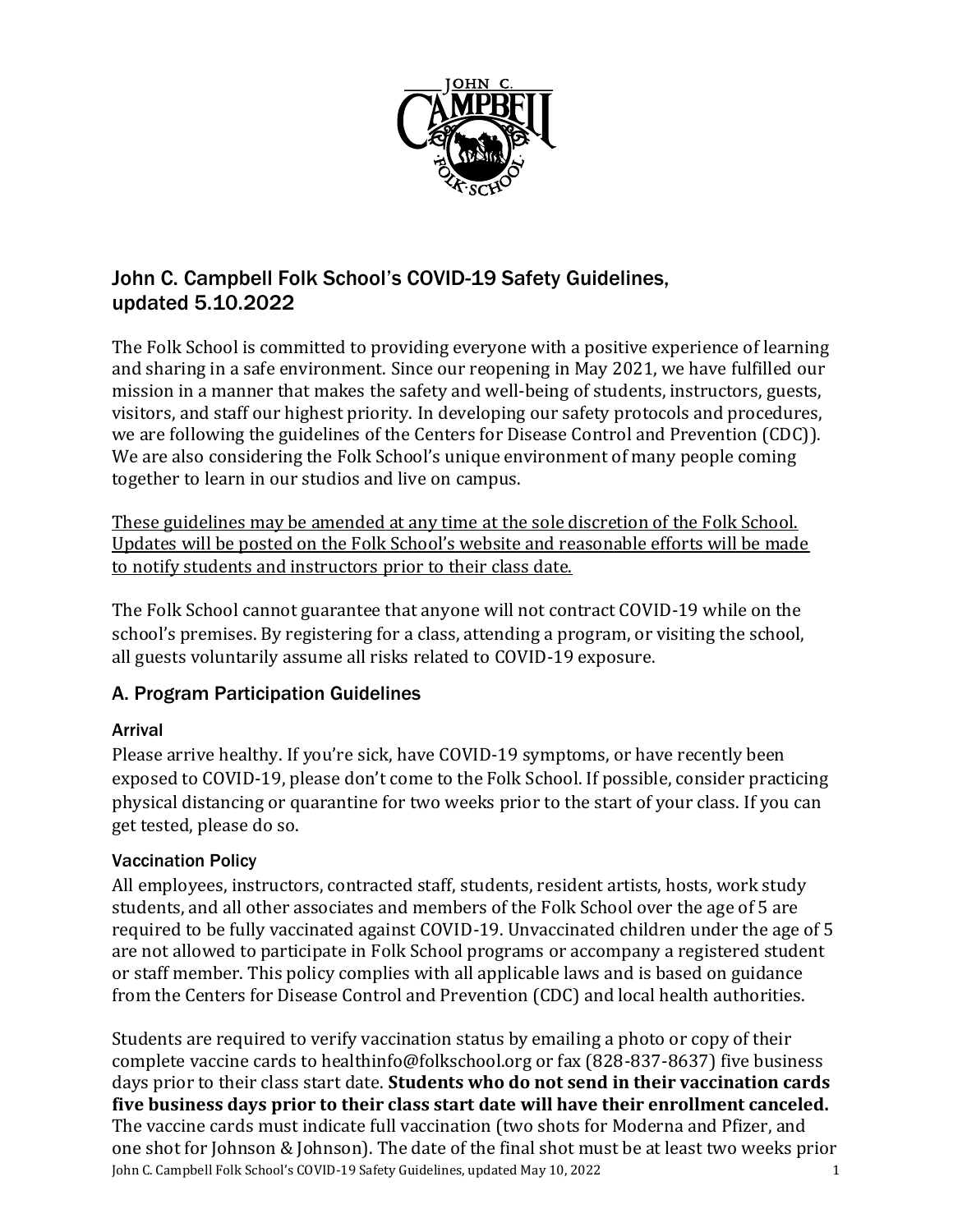to the class start date. Boosters are not required at this time. The Registration staff will send email confirmations to all students upon receipt of proof of vaccination.

### Mask Policy

We require all individuals over the age of two to wear appropriate masks inside all Folk School buildings. We are wearing masks to protect you, so we ask you to wear a mask to protect us. Except for reasons noted below, masks are required for all individuals.

### Mask Requirements

The following requirements must be met by everyone at the Folk School:

- You must wear a mask with two or more layers of breathable fabric covering your nose and mouth. Masks should be snug against the sides of your face and under your chin for proper protection.
- Do NOT wear gaiters, face shields, or goggles as a substitute for masks. These face coverings are not recommended by the CDC.
- Masks should be cleaned regularly between uses.
- Non-medical disposable masks are single-use masks and are best used in situations where they are likely to get wet or dirty. As with a cloth mask, make sure your disposable mask fits close to your face without large side-gaps and completely covers your nose and mouth. Bring extra disposable masks with you in case you need to change out a dirty or wet mask.
- Do not wear masks that contain offensive, harassing, or discriminatory words or images.

### Who should not wear a mask?

- The only exceptions to the face covering policy are guests who are under two years of age or who are unable to wear a mask pursuant to the Americans with Disabilities Act (ADA) and have arranged an approved adaptation with the Registrar prior to their arrival at the Folk School.
- A clear mask or cloth mask with a clear plastic panel is an alternative type of mask for people who interact with people who are deaf or hard of hearing or people with disabilities.

### No mask is required in the following circumstances:

- When eating or drinking in designated areas.
- Outdoors when occupying outdoor structures such as Open House and Festival Barn.
- When the student or instructor is alone or with a travel partner in their personal, assigned room.
- When communicating with someone who is hearing impaired or otherwise disabled and where the ability to see the mouth is essential to communication, masks with clear panels are approved substitutes. Masks with clear panels are available for purchase in the Craft Shop

### B. General Guidelines

To help prevent the spread of COVID-19 while on the Folk School's campus, we ask that you practice the following guidelines: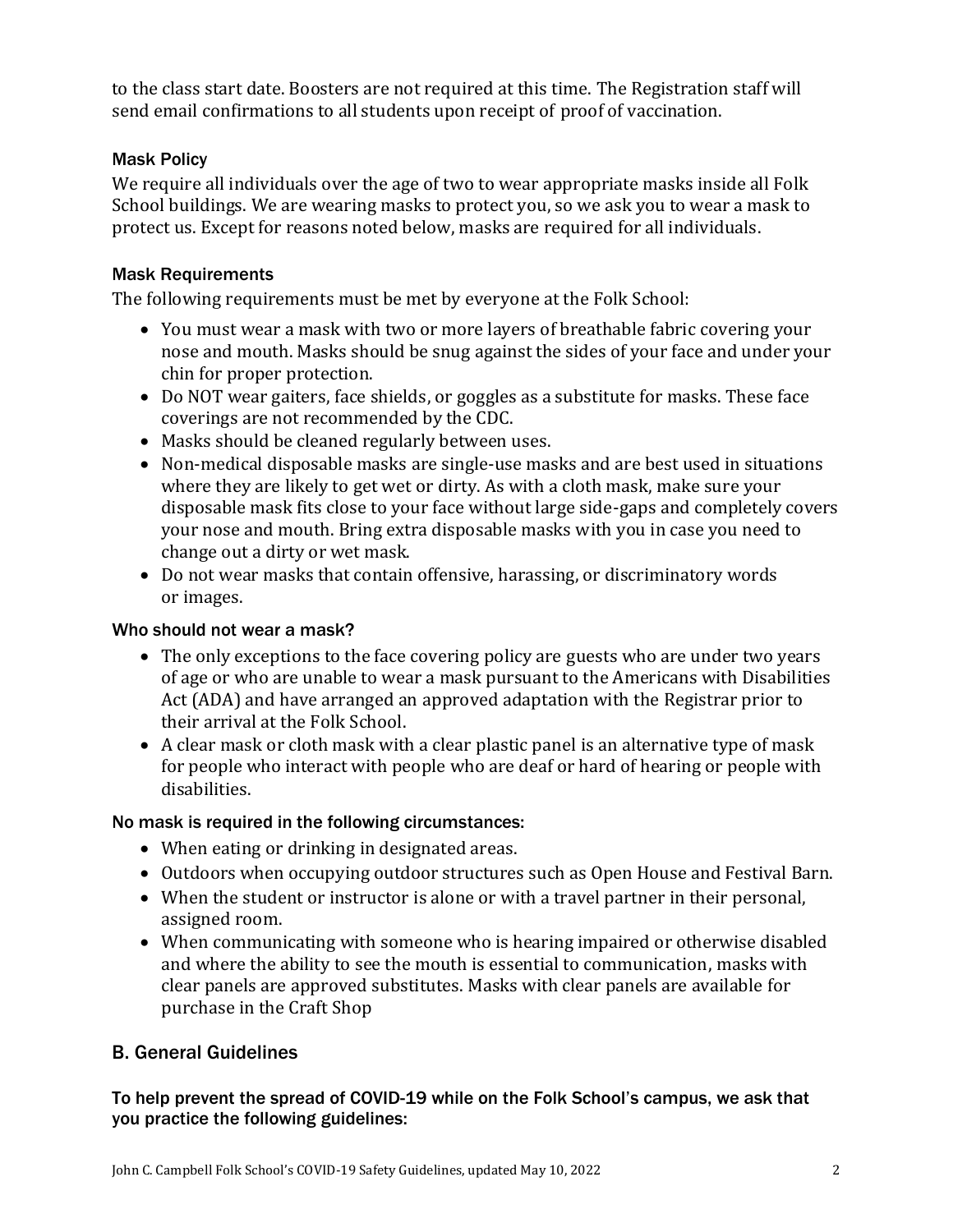- Only students registered for workshops and programs will be allowed in studios, houses, and the dining hall.
- Visitors are only allowed in Keith House, Craft Shop, and History Center.
- Students and instructors will not be allowed to visit unassigned studios or houses.
- Students and instructors should utilize takeout meals and outdoor dining facilities when possible.
- Individuals will abide by all COVID-19 safety signage and directions on campus.
- Stay at home or in your Folk School housing when you are sick and notify staff that you are ill.
- Cover your cough or sneeze with a tissue, then throw the tissue in the trash.
- Wear a [mask](https://www.cdc.gov/coronavirus/2019-ncov/prevent-getting-sick/about-face-coverings.html) when you go out in public.

## C. COVID-19 Guidelines

Any student or instructor actively enrolled in a class and experiencing COVID-19 symptoms will be required to suspend class participation, isolate safely, and report symptoms to the Registrar. Students or instructors who have symptoms or test positive for COVID-19 during a class will not be allowed to return to the class or any other program. Until the individual can vacate campus or return home, the student or instructor will be relocated to a quarantined room on campus and meal room service will be provided.

### Contact Tracing

Contact tracing is the process of notifying people (contacts) of their potential exposure to COVID-19, providing information about the virus, and discussing their symptom history and other relevant health information. In addition, instructions for self-quarantine and monitoring for symptoms, and support and referrals for testing, clinical services, and other essential support services are provided.

If a student or instructor self-reports COVID-19 symptoms, a member of the Folk School Staff Safety Team will use interviews to perform contact tracing and evaluate necessary precautions that need to be taken. If a confirmed positive COVID-19 case is identified on campus, the Folk School will coordinate with the Cherokee County Health Department to determine the next steps for communication with students, staff, and instructors, and decide whether the cancellation of classes and/or closure of buildings and facilities is necessary.

## D. Registration

### Student and Instructor Check-in

Arrival check-in will take place in Keith House Community Room. While waiting for checkin, students and instructors will be required to wear masks.

Any student or instructor needing assistance with housing, registration, or payment may do so in the Main Office.

Student check-in is 3–5:45 p.m. Instructor check-in is 2–3:45 p.m.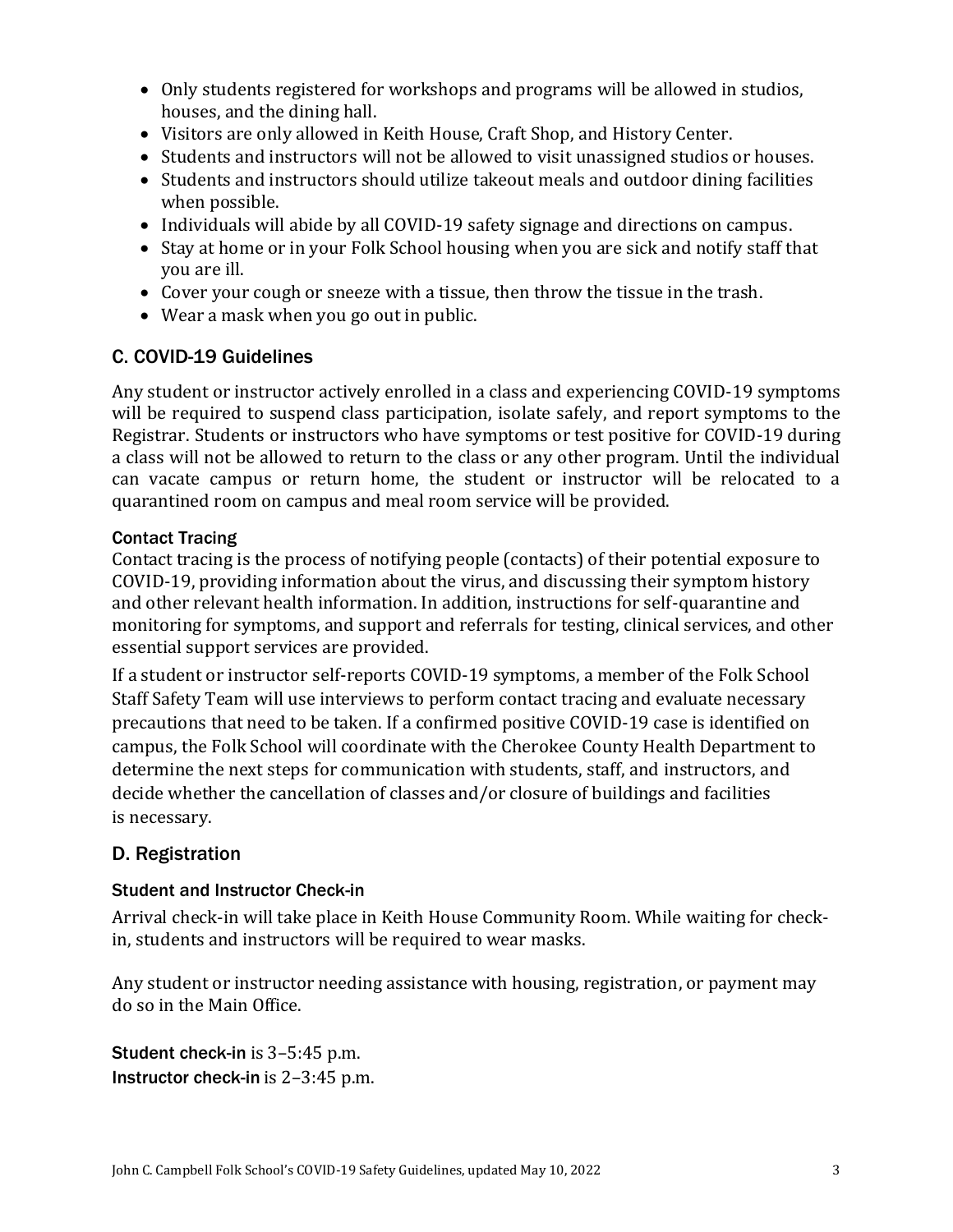## E. Withdrawal/Cancellation Policy

#### Cancellation Due to COVID-19

To prioritize our campus and community's safety, we have revised our cancellation policy to provide flexibility for COVID-19-related cancellations. For any student with a positive diagnosis, symptoms, or exposure to COVID-19 within two weeks of a class starting, we have waived the cancellation fee and can issue a full refund up to the day a class begins. Students should contact the Registrar immediately so we can process the refund.

#### General Cancellations

Because of registration costs and other services, including faculty contracts, material acquisitions, and housing arrangements, the Folk School is required to charge cancellation fees to students who change their itineraries. As we reopen, it will help us immensely if students avoid cancelling at the last minute except in the case of illness or similar emergency. Our standard cancellation procedure includes the following:

- Cancellation or transfer more than 30 days prior to the first day of a class results in a cancellation fee of 50% of the deposit.
- Cancellation or transfer within 30 days prior to the first day of a class results in a cancellation fee of 100% of the deposit.

### Missed Class Time Due to COVID-19

In the case of missed class time because a student or instructor experiences a positive COVID-19 test or the Folk School suspends or cancels a class, the amount of missed class time will be pro-rated as credit toward future classes. Once the class begins, there will be no refunds or credits for early departures, late arrivals, or missed class for any other reason.

• The Folk School is not responsible for non-refundable airline tickets under any circumstances.

### F. Studio Experience

The Folk School will continue the tradition of small group experiences in each studio and will consider safety measures our highest priority for everyone.

- Students and instructors will not be allowed to visit other studios while in session.
- Studio visits will be limited to necessary staff, each of whom will be required to follow all safety procedures.

#### **Sanitization**

• Sanitizing stations stocked with masks, gloves, hand sanitizer, sanitizing wipes, disinfectant spray bottles, and towels are located at the entrance of each studio.

#### Studio Demonstrations and Communications

• All studios will have access to video monitors, cameras, and microphones for increased visibility and sound during instructor demonstrations.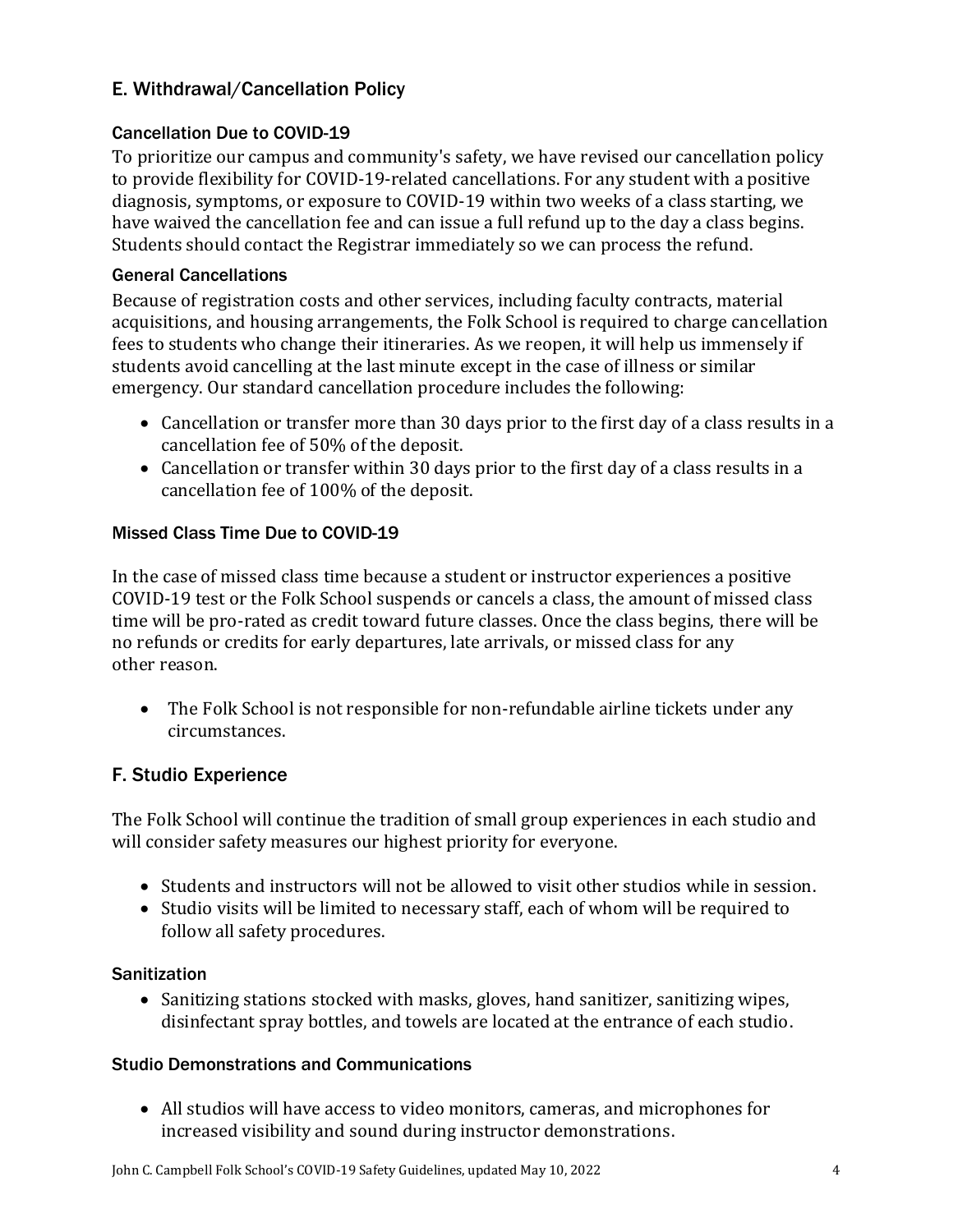- To increase workspace, some classes may be held in non-traditional studios or facilities.
- When weather permits, instructors and students will be encouraged to use outdoor spaces such as studio porches, Open House, and Festival Barn.

### Safety Measures

- We expect everyone at the Folk School to follow basic illness prevention measures.
- You will be asked to help in maintaining a clean and safe environment throughout your class. At the end of each teaching day, students and instructors will sweep the floor, clean tools, and wipe common surfaces.
- Studio windows and doors should be open when the weather permits.

## G. Social Gatherings and Events

- The following events are currently held in Open House or Festival Barn
	- o Student Orientation
	- o Closing Ceremony
	- o Concerts and Dances
	- o Morningsong
	- o Instructor Gatherings

## H. Services

## Meal Service

- Family-style dining will resume on June 5, 2022.
- Beverages are self-serve and meals will be served by staff.
- All meals and beverages will be available for takeout.
- All used dishes and cutlery will remain on the dining tables and will be bused by Dining Hall staff.

## Dining Hall Seating

• Outdoor seating will be provided in designated areas near the Dining Hall, Keith House and the History Center.

## Housing

On-campus housing will continue to be based on the standard housing structure, but the following changes will provide increased safety:

- Members of the same family or individuals travelling together will be assigned rooms in the same house when possible.
- Rooms will be thoroughly sanitized between each guest's stay
- Heavy cleaning will be performed in housing common areas and community spaces on campus between sessions.
- Housekeeping will clean common areas routinely throughout the student's stay.
- Room cleaning will be available upon request. Students may request cleaning and towel exchange by email at [help@jccfs.on.spiceworks](mailto:help@jccfs.on.spiceworks)
- The use of masks and gloves will be required during all cleaning and maintenance procedures.
- Maintenance staff will provide guests with advance notice of room entry.